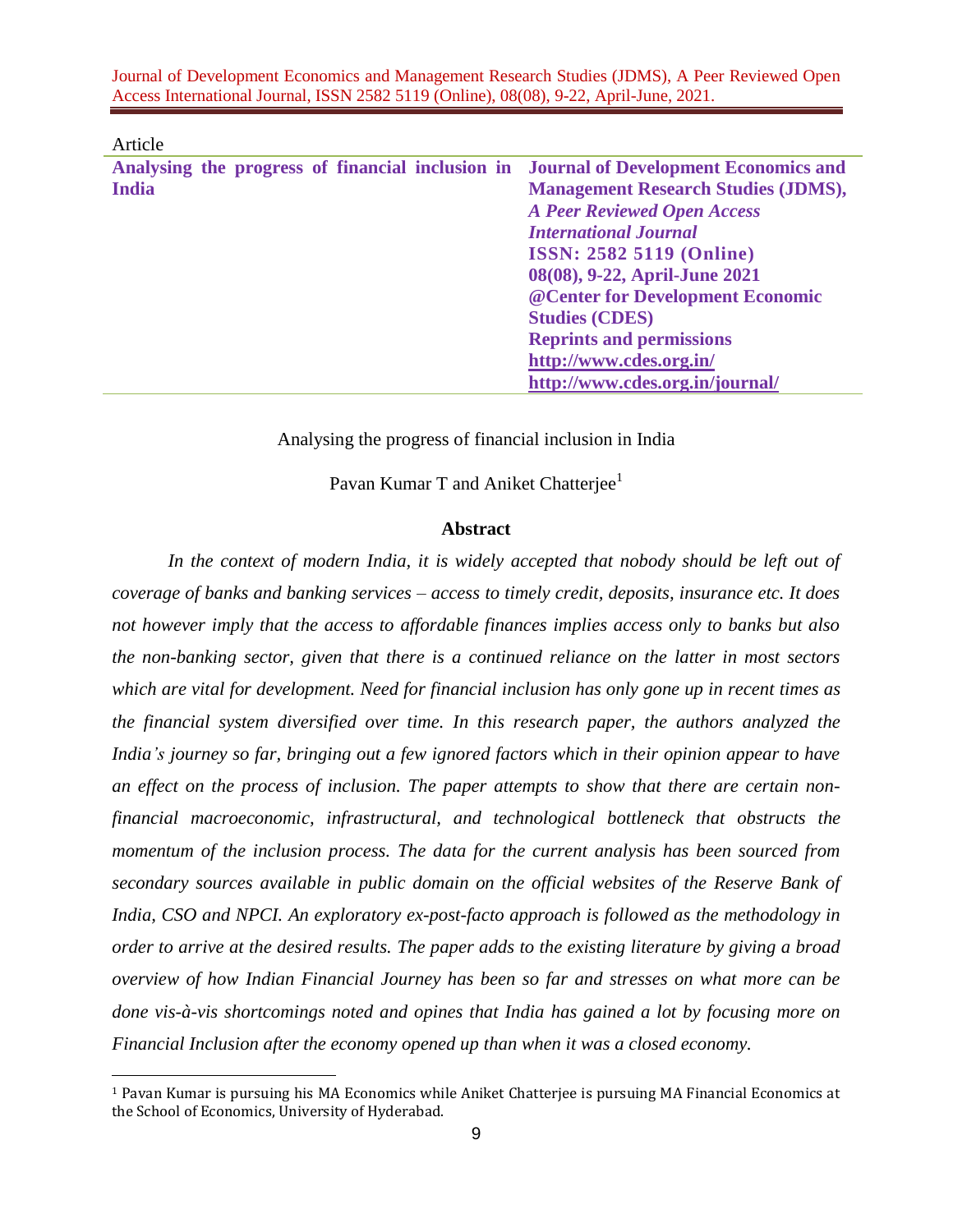**Keywords** - Financial Inclusion, Credit, Insurance, Reserve Bank of India, Banking Sector, Non-Banking Sector

### **Introduction**

Prior to the idea of financial inclusion, it is better to know what its corresponding antonym actually means - financial exclusion can be broadly termed as a 'partial prevention of a few sections of the society from participating in the formal financial system that exists in the country'. There lies a certain degree of inability of a population that prevents them from gaining access to the financial system. The basic idea behind financial inclusion is to deal with the consequences of financial exclusion such as posing impediments to better living standards and financial independence. To put it in simpler terms, if a person has no bank account or access to cheap and assured credit for his day-to-day activities, his financial security cannot be guaranteed which can then lead to negative economic consequences. Hence, it is imperative to enable everyone to tap finances with ease and ensure their finances are secured without any hassle.

In this context, the availability of credit plays a major role in the economic growth of any country. If the finances are at the hands of a very few then the entire idea of inclusive growth gets disrupted and amount of money in the hands of the public comes down. In order to break through the 'vicious cycle of poverty', a certain "push" in terms of finances and more importantly, access to finances for the common people, is therefore essential. Devoid of this will force individuals into the informal lending system characterized by exploitative interest rates lending conditions. Therefore, for a country like India, financial inclusion plays a vital role in the path of economic development. In this paper we try to study the roadmap of financial inclusion in India empirically with a critical analysis of certain policies taken aiming the same.

## **Review of Literature**

Before embarking on this study, the authors perused through existing literature and tried to understand what they highlight, how they approach the topic and analyze the past and current trends. A few of them undertake a historical perspective and present a picture in a broad sense while a few of them have made attempts to construct a Findex (Financial Inclusion Index) for Indian states; so as to present a state-wise picture of how things are at the ground level. (Singh et al., 2014) presented a brief picture of the efforts undertaken by both Government of India and Reserve Bank of India since 2005 and focused on trends observed in select indicators. It noted that lack of financial literacy posed a major problem in bridging the gap between the system and the people and went on to add that financial services penetration in rural areas was still very low. The causes being multiple, it analyses the impact of initiatives made so far such as KYC, No-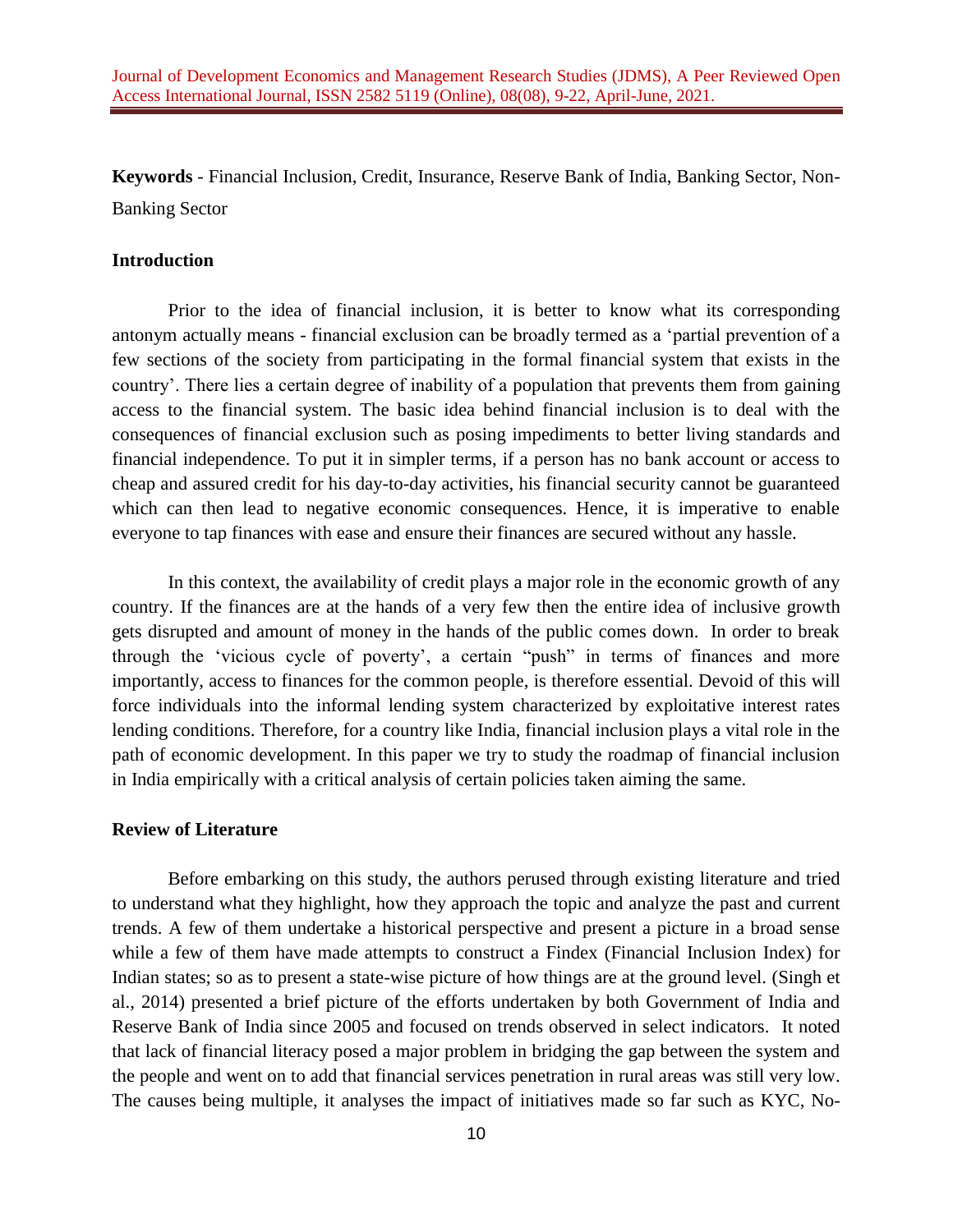Frills Accounts, Mobile Tech etc. The paper also provides three dimensions of Financial Inclusion – Branch, Credit and Deposit penetration which makes it easy to understand the whole process. In order to understand other modes by which financial inclusion can permeate to the ground levels, the authors looked at number of post offices, fair price shops, ATMs and mobile phone banking trends. It flags issues such as low financial literacy and lack of strong network of financial institutions in rural areas as impediments to financial inclusion and suggests that impetus be laid on technology led inclusion as well as improving post-office routed financial services. What it however tends to ignore is the ease of access to such formal machinery is constrained by various factors such as paper work, availability of credit and debit cards, adequate finance. What is also left out is the role of non-banking financial sector which plays a role in reaching out to those who find the formal set up too cumbersome; more so in the rural areas.

Sujlana & Kiran, 2018 add to the literature by highlighting that the word was originally coined by Dr YV Reddy who was the former RBI governor and points out the obvious: that the financial sector acts as a multiplier. It also brings out a timeline of the financial inclusion journey so far starting with Bank Nationalization, Priority Sector Lending, NABARD etc. all the way up to the recent times when Financial Literacy Centers have been started all over the country. The paper remarks that financial literacy and financial stability form the bedrock of financial inclusion and thus both are essential and need serious policy focus. It also lists detailed steps taken so far and presents a picture that there is a pressing need for quality financial services to be expended to the rural areas to boost growth. This paper too yet again misses out on the way NBFCs can add to the Financial Inclusion process rather than excluding them out.

The next paper we reviewed was (Ambharkane, Singh & Venkataramani, 2016) which built a comprehensive financial inclusion index. This heralds in a fresh approach to constructing financial inclusion indices by considering Indian factors and unlike others, factors in NBFCs and their role in furthering financial inclusion; It listed various types of metrics and methods used worldwide to construct such indices and added a fresh perspective by considering both demand and supply side factors. Alongside another paper (Ambarkhane, Singh & Venkataramani, 2014) authored by the same authors analyzed the progress state-wise and presented their findings for 21 out of 29 states. This gives a disaggregated and a more accurate picture. It brought out that Kerala, Goa, Punjab and Tamil Nadu came out to be among the Top 5 while Rajasthan, Chhatisgarh, Madhya Pradesh, Jammu & Kashmir (undivided) and Jharkhand came in the Bottom 5. Contrasting this with the growth in respective states would provide a meaningful perspective and the paper does it to some extent by comparing these ranks with the states' ranks in Infrastructure Index. In a way this makes a departure from traditional understanding and makes it more relevant in Indian context.

Yet another paper we reviewed was (Goyari & Sethy, 2018) which also added to literature on state-level progress on financial inclusion. Contrary to (Ambarkhane, Singh &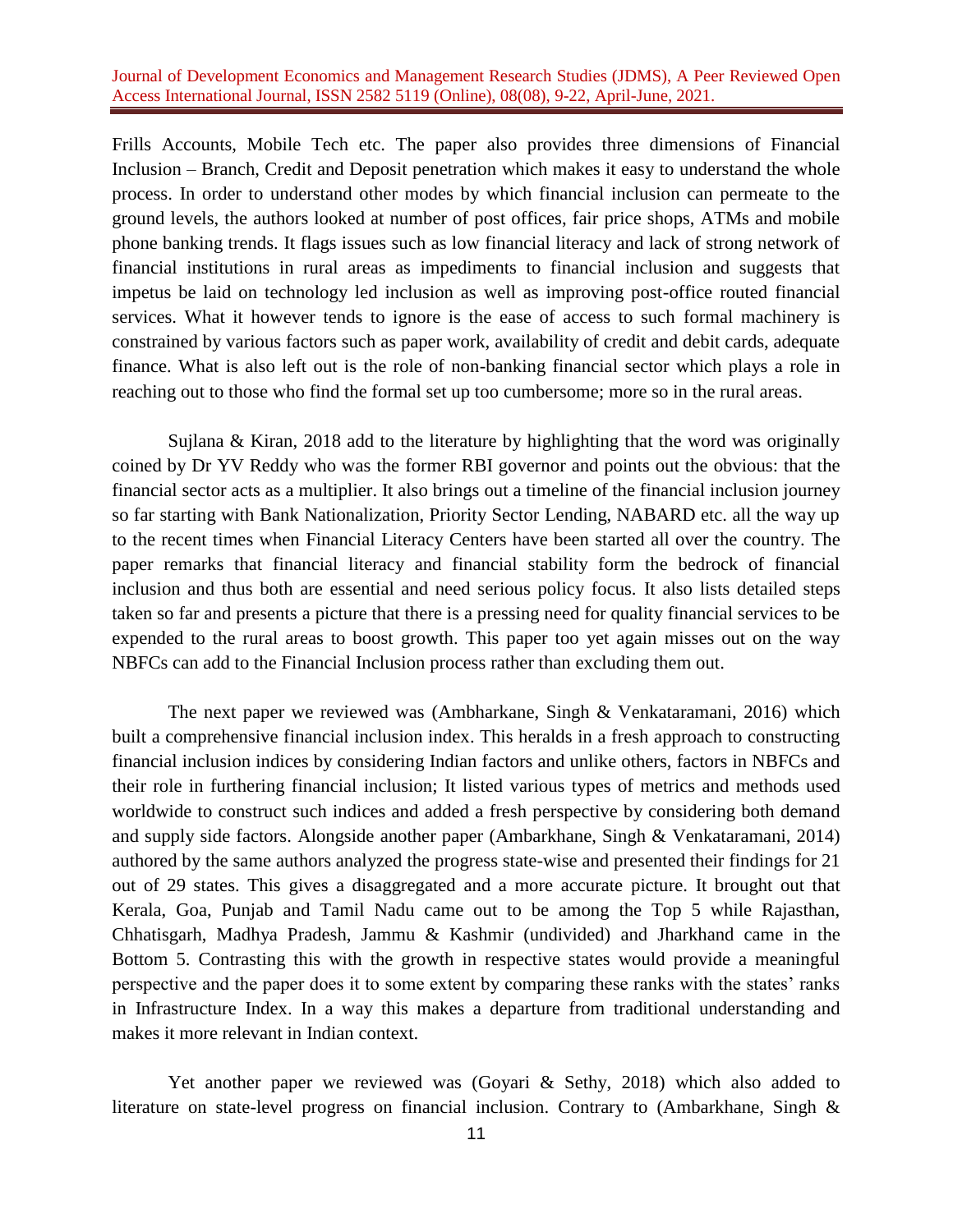Venkataramani, 2014), it opines that no state comes under 'high' financial inclusion category  $(0.5 <$  FII score  $<$ 1) and at the maximum, some have reached 'medium' financial inclusion  $(0.32)$  $\langle$  FII  $\langle$  0.5) while rest of the states fell under 'low' financial inclusion (0.1  $\langle$  FII  $\langle$  0.3). The paper explored what determined FII progress and found that per capita income, literacy rate and SHGs availability mattered very well and all impacted FII scores positively. It notes a pertinent point: that the FII depends on Banking Penetration, Banking Services and Usage of the Banking system. However, it would have been of much more relevance had it focused on NBFCs' link too.

## **Research Objectives**

The main objective of this paper is to look at the following questions and try to answer the same:

1. What are the factors that are influencing Financial Inclusion in India?

2. How has it changed over the last few years after the launch of Jan Dhan Yojana and Unified Payments Interface? What are the shortcomings and what needs to be done?

### **Historical Background**

As pointed out in an article by (Venkatesh, 2021), the non-existence of formal banks during pre-Independence era had exacerbated the problem of financial exclusion and it saw the failure of banks like the Arbuthnot Bank in Madras Presidency in 1906. Post-Independence, the government decided to encourage the culture of savings by increasing bank presence and reduce reliance on informal lending. The population per office declined from 136,000 in 1951 65,000 in 1967. However, the pattern of branches in rural/semi-urban and urban/metropolitan centers remained broadly unchanged. A pan-India nationalization of banks saw private banks becoming public. The main objectives of social control were to achieve - wider spread of bank credit, prevent its misuse, and direct a larger volume of credit flow to priority sectors making it a more effective for economic development. (Report on Currency and Finance, 2013)

|      | Rural         | Semi<br>Urban  | Urban          | Total |
|------|---------------|----------------|----------------|-------|
| 1952 | 540<br>(13.3) | 1942<br>(47.8) | 1451<br>(35.7) | 4061  |
| 1960 | 831<br>(16.5) | 2512 (50)      | 1633<br>(33.5) | 5026  |
| 1965 | 801<br>(13.1) | 2836<br>(46.2) | 2354<br>(38.4) | 6133  |
| 1967 | 1247          | 3022           | 2716           | 6985  |

Table 1: Branch Expansion of Commercial Banks

Source: RBI Report on Currency and Finance, 2008 – Compiled by authors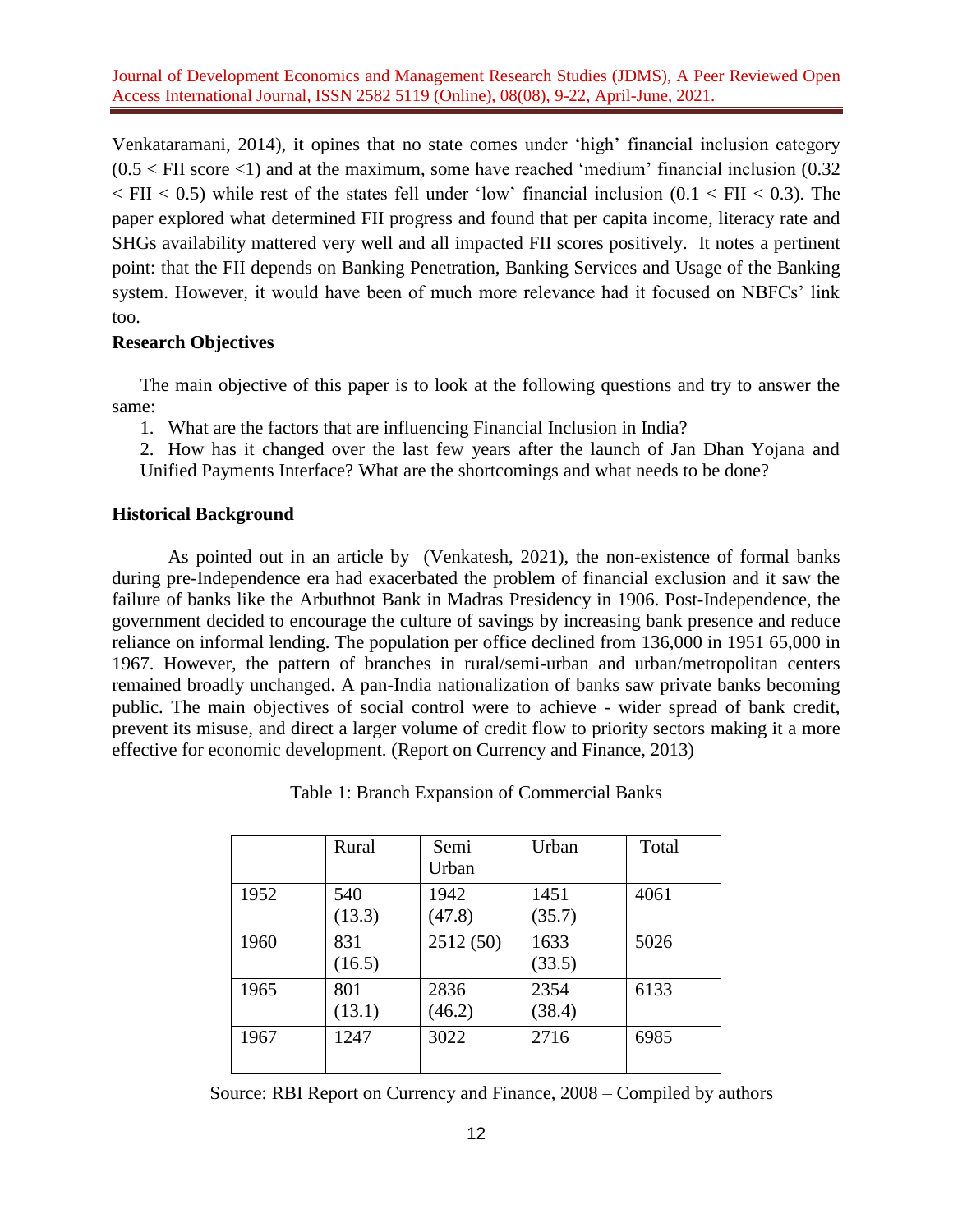|               | Rural   | Semi-   | Urban   | Metropolitan | Total  | Population |
|---------------|---------|---------|---------|--------------|--------|------------|
|               | Centres | urban   | Centres | Centres/Port |        | per Bank   |
|               |         | Centres |         | Towns        |        | office     |
| June 1969     | 1,443   | 3,337   | 1,911   | 1,496        | 8,187  | 65,000     |
|               | (17.6)  | (40.8)  | (23.3)  | (18.3)       |        |            |
| December 1975 | 6,807   | 5,598   | 3,489   | 2,836        | 18,730 | 31,660     |
|               | (36.3)  | (29.9)  | (18.6)  | (15.1)       |        |            |
| December 1980 | 15,105  | 8,122   | 5,178   | 4,014        | 32,419 | 20,481     |
|               | (46.6)  | (25.1)  | (16.0)  | (12.4)       |        |            |
| December 1985 | 30,185  | 9,816   | 6,578   | 4,806        | 51,385 | 14,381     |
|               | (58.7)  | (19.1)  | (12.8)  | (9.4)        |        |            |
| December 1990 | 34,791  | 11,324  | 8,042   | 5,595        | 59,752 | 13,756     |
|               | (58.2)  | (19.0)  | (13.5)  | (9.4)        |        |            |

Table 2 - Branch Network of Commercial Banks

Source: RBI Report on Currency and Finance, (Figures in parentheses indicate region-wise percentage share of total branches in that period)

This inclusion clearly would not have been possible without nationalization. However, at this juncture, the question to be asked is despite rural coverage of banks, why is there a continued reliance on the Non-Banking Sector? The formalities involved in banks such as forms, additional details such as Aadhar, Asset Details etc. are needed in the former while in the latter there is much more flexibility. In this backdrop, we move to the financial inclusion indicators and see how India has fared.

#### **Methodology Nature of Study**

This paper adopts an exploratory approach and takes the aid of publicly available secondary data to answer the research questions. It uses correlation analysis and regression (Multiple Linear Regression and Difference-in-Difference Model) along with relevant graph plots to add to the findings to compare the trends.

#### **Sources of Data and literature**

The paper uses secondary data published in various public platforms such as published research papers, CRISIL Inclusix, Global Findex, IMF Financial Access Survey, RBI and MOSPI.

#### **Analysis and Findings**

The paper's analysis is divided into two sections – 1. Trends in post-Liberalization Era (inclusive of Jan Dhan Yojana) and 2. Findings from Empirical Analysis.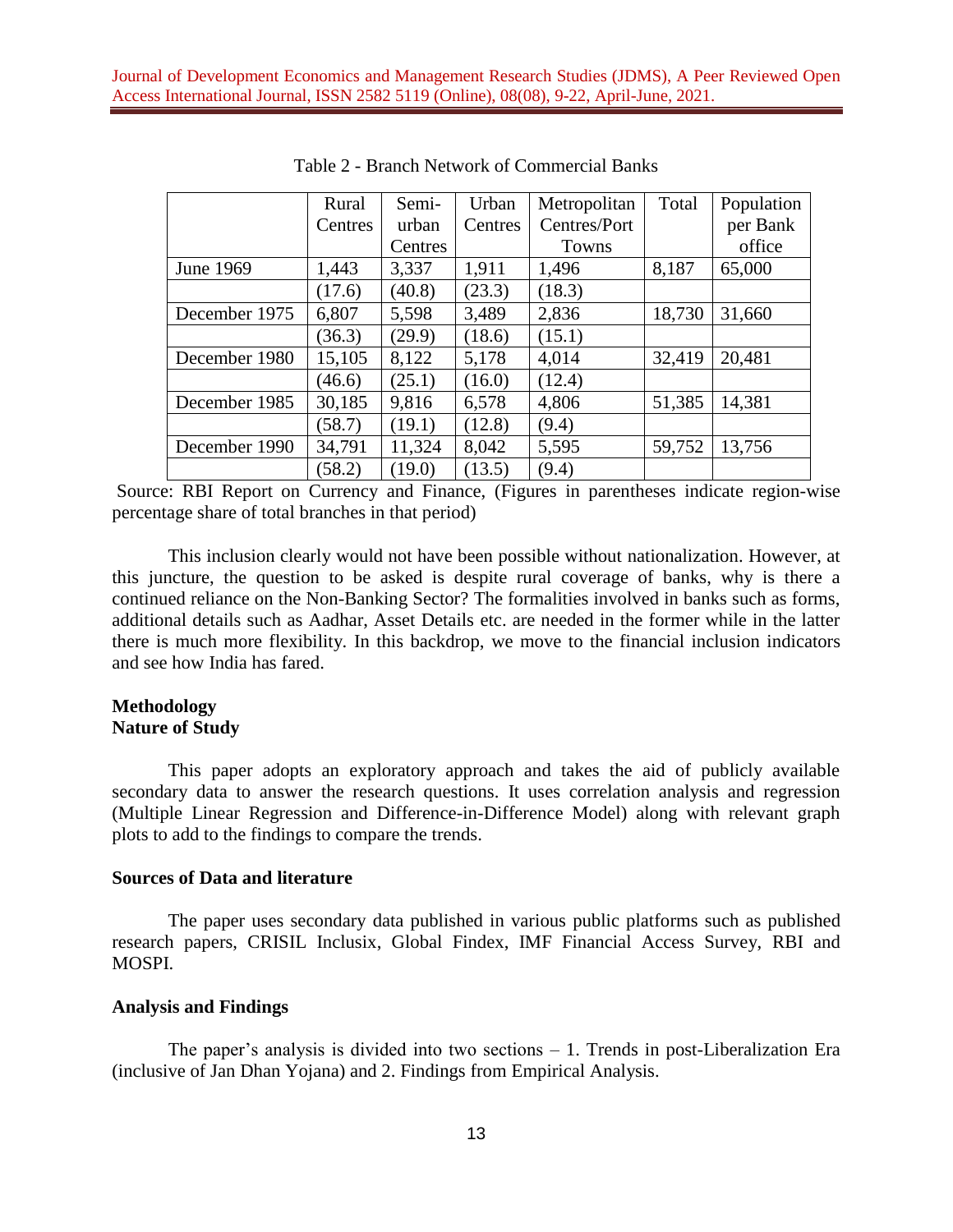#### **Financial Inclusion in the Post-Liberalization Era**

From the earlier tables 1 and 2, we have seen the coverage factor. This is supported by NABARD's All India Rural Financial Inclusion Survey Report of 2018 which said that 88% of rural households have a savings bank account. We shall look backwards when nationalization of banks was in full swing (1969 and 1980). The population covered per branch decreasing meant that now, the banks were now under lesser burden and could provide easier access.

Considering the timeline of nationalization (phase 2 i.e., 1980), per capita income was low (400 - 600\$) indicating low-income growth and the deposits too were not much. This implies low-income levels necessitated spending and not much of savings and thus growth in branches need not always translate into deposits. This is further supported by the savings rate data published by the World Bank. Until late 1980s, savings was around 15-16%.

Post restructuring and deregulation, savings rate as a percentage of GDP grew rapidly indicating informed awareness about safety of finances if put in banks in the form of deposits and other instruments as opposed to idle cash. This indicates that as income goes up, concern for its holding goes up and as a result, formal financial sector sees an inclusive growth. The rapid expansion of the branch network led to massive deposit mobilization by banks, which in turn, contributed to a higher saving rate. The household financial savings increased manifold as nationalized banks enhanced public confidence in the banking system. (Singh, Kavaljit, 2019).



Fig 1 - Bank Advances over-the-years (in Crores)

Source: RBI – Compiled by Authors

In Figure 1, we see that the advances were however insufficient to boost the savings rates or the level of growth given that all the three variables showed a similar trend. Thus nationalization, while ensuring access to banks to rural areas and fostering the savings culture,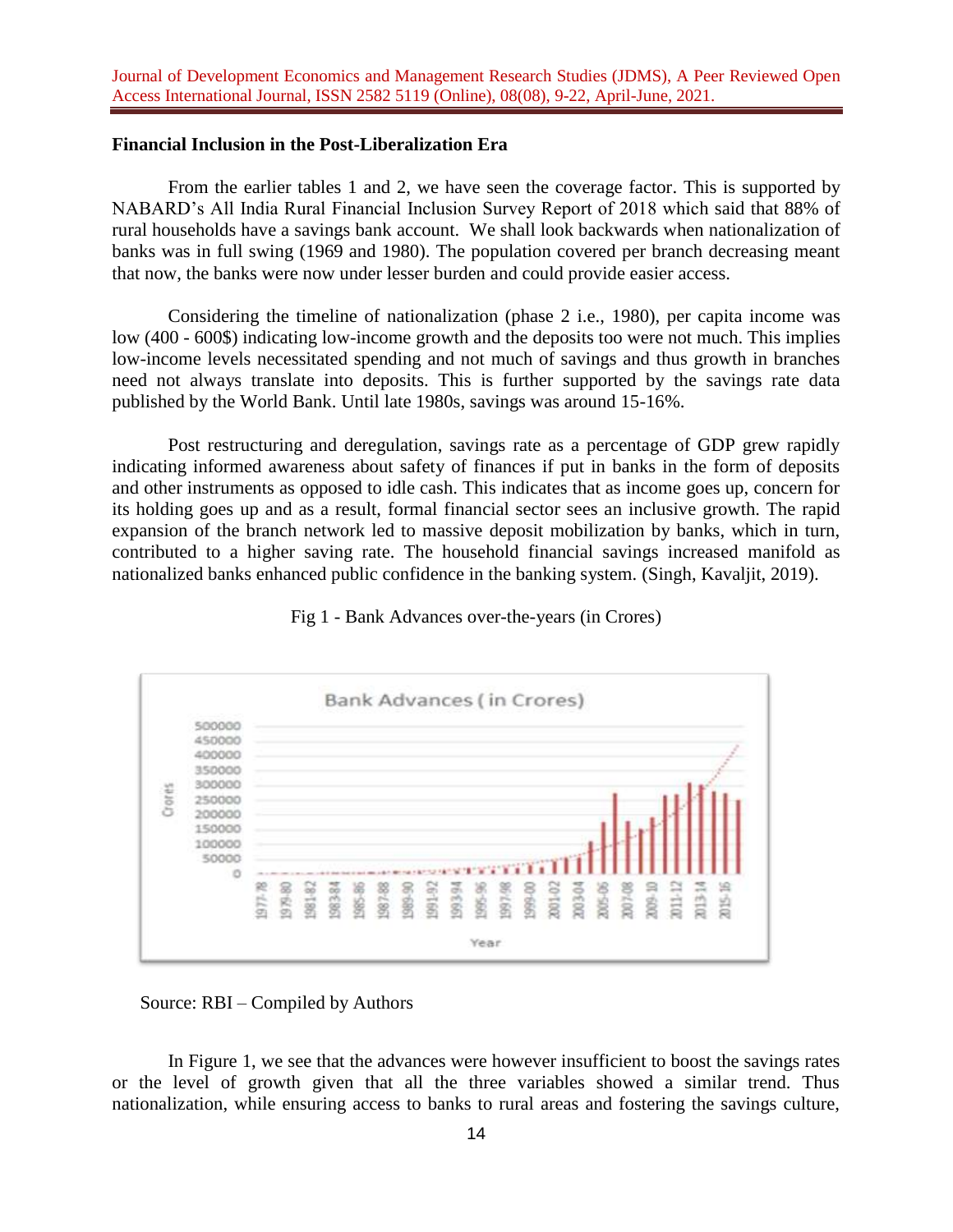stopped short of full financial access. It is observed by the authors here that, simplification of procedures for opening up bank accounts and reducing the extensive paperwork could significantly improve the reliance on formal financial sector.

# **Technology and Financial Inclusion (Jan Dhan, UPI)**

The banking sector, since liberalization has developed magnificently and ventured into unimaginable areas. Though ATMs was implemented a few years before liberalization, its incidence increased manifold owing to the technological transformation during and post 1991. Committees were established to modernize the banking sector and bring them closer to the masses. With the aid of the New Economic Policy, India achieved a magnificent growth rate during the 1990s which saw the emergence of private sector banks and foreign banks into the Indian Banking scene. The entire financial activity can be easily handled by the mobile phone and internet connection. Now the question arises that are the values of the registered mobile money accounts significant? How can we verify that there actually was a boom in mobile wallet users? The following figures drive home the point that they did. As far as the Jan Dhan Yojana is concerned, the data shows that the coverage has been skewed with UP having the maximum beneficiaries while parts of Central and Eastern India have benefited from it as well. This shows there's a long way ahead as new schemes for inclusion are taken up from the side of the government.

| <b>Key FAS Indicators</b>                                            | 2015  | 2016   | 2017   | 2018   | 2019    |
|----------------------------------------------------------------------|-------|--------|--------|--------|---------|
| No. of ATMs per 1000,000 adults                                      | 19.64 | 21.17  | 22     | 21.65  | 20.95   |
| No. of commercial bank branches per<br>100,000 adults                | 13.52 | 14.21  | 14.51  | 14.50  | 14.58   |
| No. of registered mobile money accounts<br>per 1,000 adults          | 73.29 | 221.94 | 443.52 | 541.94 | 1264.79 |
| Outstanding deposits with commercial<br>banks (% GDP)                | 64.79 | 62.37  | 62.75  | 60.27  | 63.27   |
| Outstanding loans from commercial banks<br>$(% \mathbf{A})$ (% GDP)  | 49.95 | 48.87  | 46.31  | 46.21  | 48.55   |
| Outstanding SME loan from commercial<br>banks (%GDP)                 | 6.98  | 6.47   | 6.26   | 6.06   | 6.44    |
| Value of mobile money transaction (during<br>reference year) (% GDP) | 0.06  | 0.13   | 0.31   | 0.57   | 0.90    |

Table 3 - Financial Access Survey Report (IMF) – Compiled by Authors

## **Findings from Empirical Analysis**

Part 1 - Correlation

We performed correlation test for a set of variables and based on those results, we undertook a Multiple Linear Regression analysis to see how the variables behaved. Correlation test was performed between Number of Office Branches of Scheduled Commercial Banks in states and Social Sector Expenditure (in Billion Rupees) incurred by the same states for a period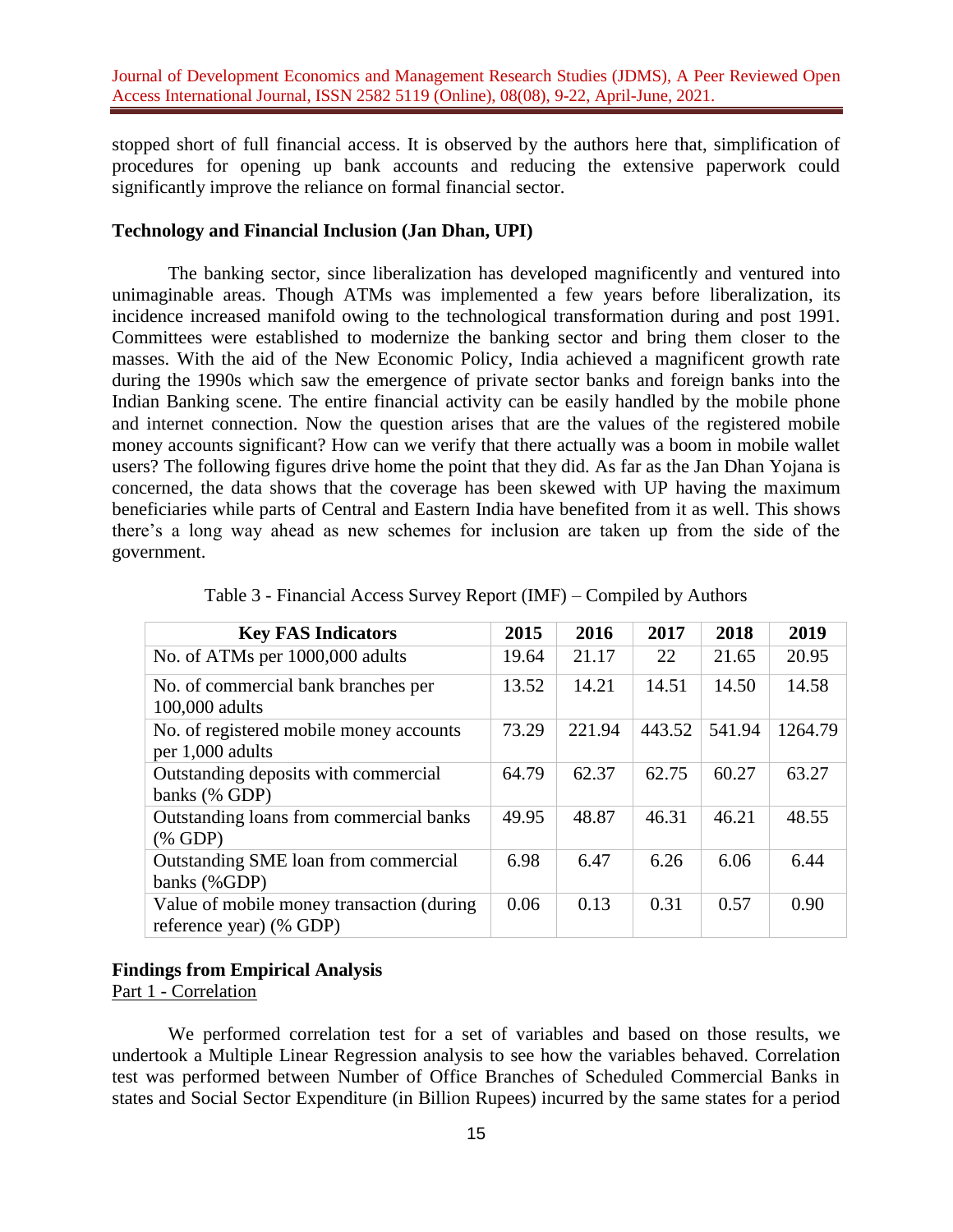of time. The results showed consistently high correlation of 0.90 and more indicating a positive relationship between Social Sector Expenditure and No. of Offices in Bank Branches.

| Correlation | 0.7879 | 0.7608 | 0.7220 | 0.5883 | 0.652 | 0.5215 | 0.5469 | 0.5859 | 0.4886 |
|-------------|--------|--------|--------|--------|-------|--------|--------|--------|--------|
| (No of      |        |        |        |        |       |        |        |        |        |
| Offices,    |        |        |        |        |       |        |        |        |        |
| Social      |        |        |        |        |       |        |        |        |        |
| Expenses)   |        |        |        |        |       |        |        |        |        |

It can be inferred that as the number of branches rises across the country, the expenditure in terms of direct transfers is reaching the people at the grassroots due to adoption of digital identification and payment systems.

A similar set of correlation tests between Number of offices of SCBs and length of roads in states (y-o-y), State Domestic Product (at Factor Cost) of Agriculture and Railway Network revealed low levels of correlation indicating that they might not be that good an indicator of financial inclusion though there is a chance of indirect relationship in the form of chain effects. Hence there is a rise in bank branches in the hinterland and this is facilitating online banking too in a big way as the nearest bank branch aids in adapting to the online mode.

#### Part 2 - Regression Analysis

A simplistic Standardized Multiple Linear Regression was performed initially to ascertain how best fit a model can be to understand trends in variables which act as indicators of financial inclusion. The correlation analysis performed above gave us some insights and based on that, a series of Multiple Linear Regression was performed. This is followed by a Difference-in-Difference (DID) methodology estimating the effect of PMJDY and JAM.

#### $Regression - 1$

**Outstanding Deposits = f (Value of Mobile Money as % of GDP, Loans Advanced to SHGs, Bank Branches per 1L Pop.)**

# **Estimated Equation -**  $Y = 3.49E-16 - 2.0581(X_1) + 1.511(X_2) - 0.4048(X_3)$  $(1.25E-15)$   $(-1.47575)$   $(0.8578)$   $(-0.56627)$

**Y** = Outstanding deposits  $X_1$  – Value of Mobile Money as % of GDP;  $X_2$  –Loans Advanced to SHGs; **X<sup>3</sup> –** No of Commercial Bank Branches

The value in the parenthesis indicates the t-statistic of the corresponding estimated coefficients. The above model showed that while the p-values and the F statistic are insignificant, the model shows a high degree of goodness of fit with a Multiple R of 0.95 and R Square of 0.90. Value of Mobile Money Accounts as percentage of GDP has shown a negative relationship with the outstanding Number of Deposits (-2.0581) implying that there is a reduction in parking money in bank deposits and a rise in mobile wallets. The other aspect of this model is that there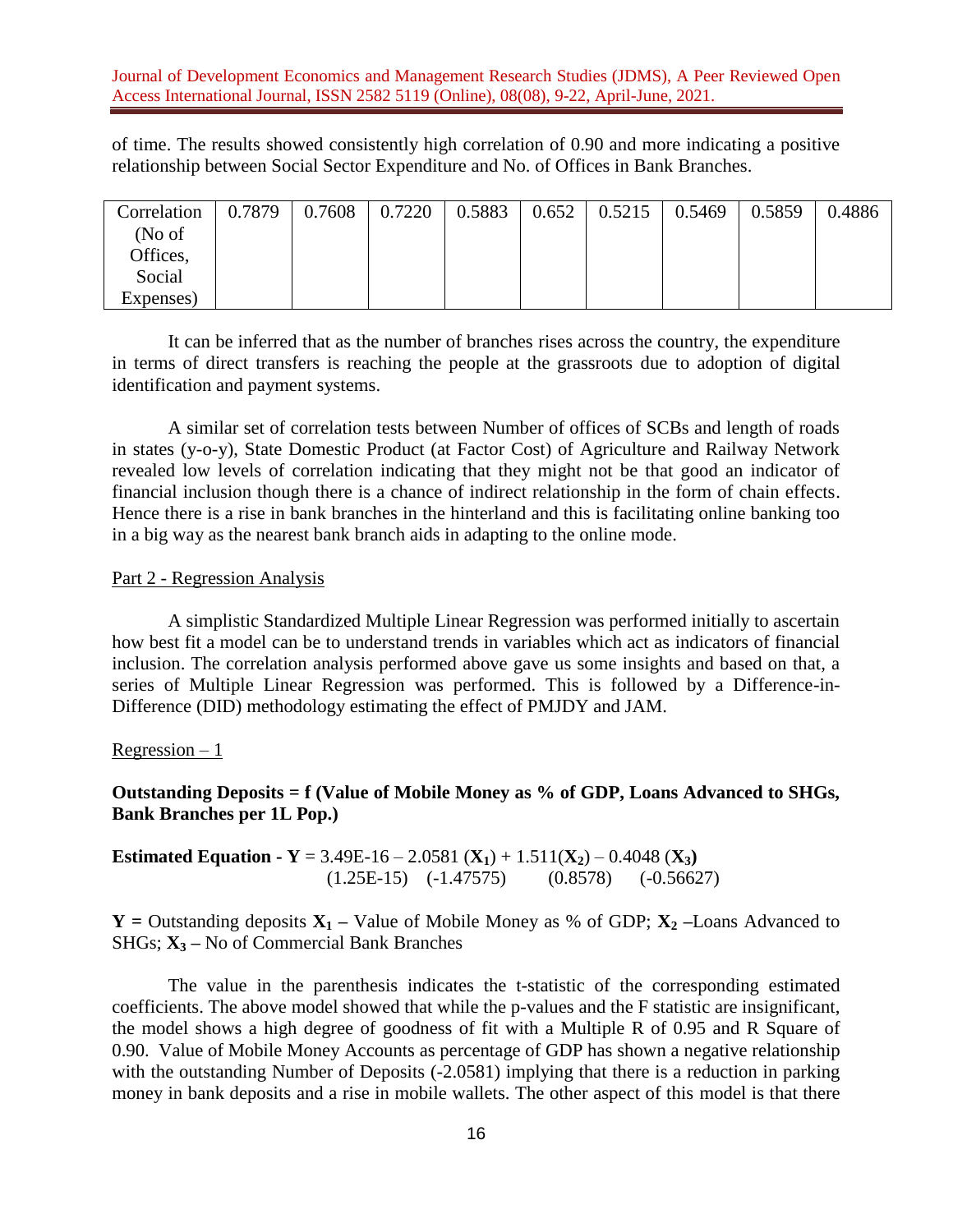is a weak inverse relation between deposits and bank branches indicating the rise in digital payments and implies while banking coverage helps it is the digital mode which is fast bridging the gap between people and improving access to financial instruments and markets likewise. This finding goes contrary to popular perception that more bank branches improve access. The model shows a relationship between deposits and the loans advanced to SHGs indicating that they deposit the money safely in the banks and use it for business purposes.

#### Regression 2

After factoring in the number of bank branches per lakh population, we see if there's any impact in the number of SHGs taking loans, on financial inclusion given that a lot of loans have been given in last many years. The model used was –

## **Outstanding Deposits = f (Value of Mobile Money as % of GDP, Loans Advanced to SHGs, Number of SHGs)**

The result was indeed a positive one validating the initial hypothesis that if SHGs take more loans and maintain them in safe Fixed or Recurring Deposits, this encourages more and more SHGs to join in and finance their plans in a better way, thus bringing in more coverage to those who were not covered earlier.

> **Estimated Equation -**  $Y = 7.08E-16 - 7.01(X_1) + 9.70(X_2) - 3.64(X_3)$ (1.32E-12) (-762.589) (600.0525)(-469.869)

**Y** = Outstanding deposits  $X_1$  – Value of Mobile Money as percentage of GDP;  $X_2$  – No of SHGs taking loans;  $X_3$  – Loans Advanced to SHGs.

The values in the parenthesis indicate the t-statistic of the corresponding estimated coefficients. We find that this model best fit to understand how SHGs positively impact financial inclusion. The R squared shows a very high value while the F statistic is significant. As seen earlier, the relation between outstanding deposits and value of mobile money, there is a negative relationship between the former and the amount of loans advanced to SHGs.

The interpretation is that the number of loans directed toward SHGs has reduced over time and thus needs to be increased as the penetration has improved with more SHGs taking loans. The paradox thus observed is while more and more SHGs have been taking loans, the NPA problem faced by banks is likely to have been the cause for reduction in loans advanced to them.

Comparing the above two regressions, it is clear that there is a need to improve access by digital means. This is evident from the negative relation between the deposits and value of mobile money and also reduction in loans to SHGs which play a big role at grassroots by way of microfinance. Insofar as this finding is concerned, it answers our research question on whether things have improved post 90s.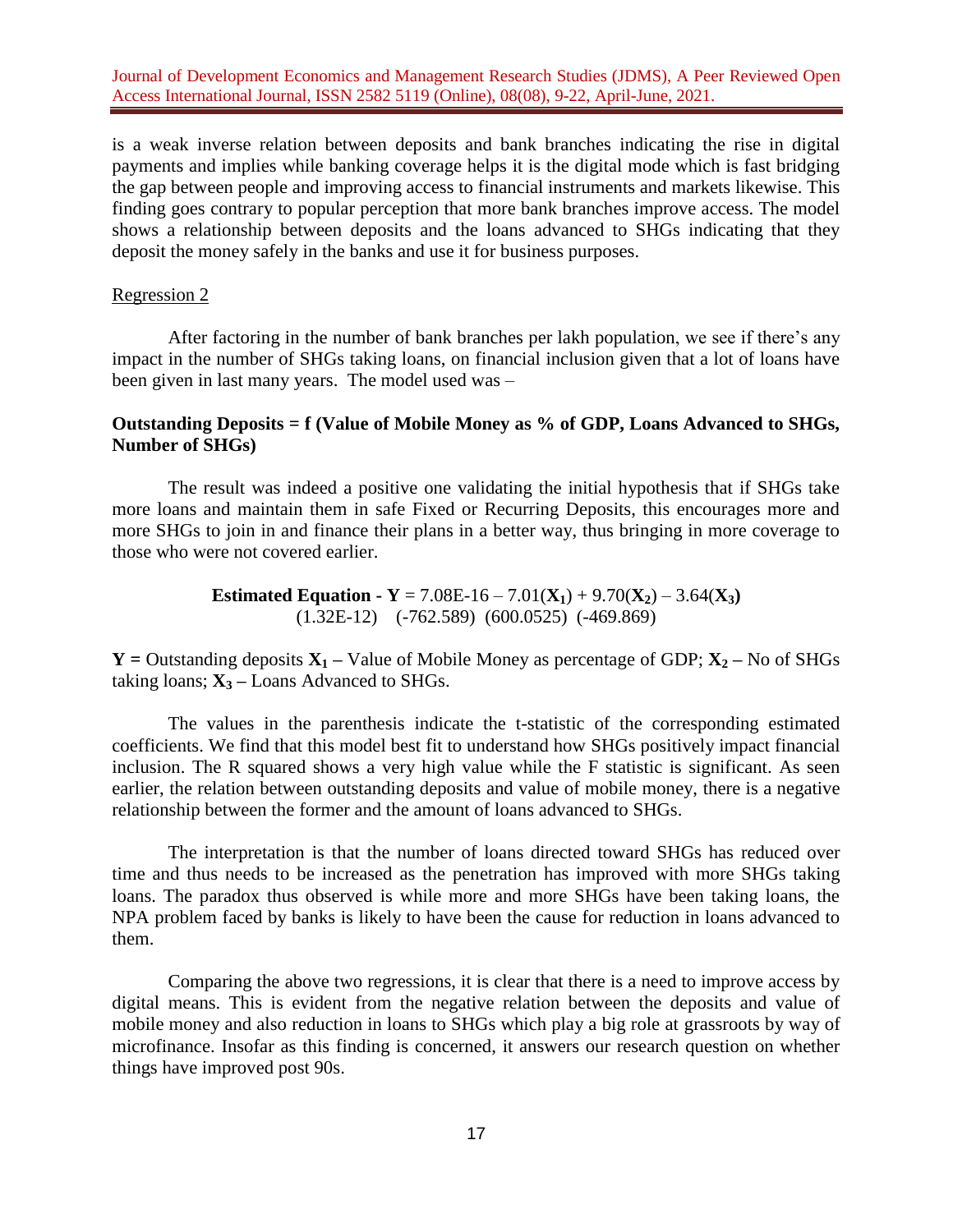Correlation (Value of Mobile Money as % of GDP, Loans advanced to SHGs) = 0.966807556

Table 4: Correlation between Value of Mobile Money as % of GDP, Loans advanced to SHGs

|                    | Loans Adv to | No of Branches |
|--------------------|--------------|----------------|
|                    | <b>SHGs</b>  | per 1L Adults  |
| Loans Adv to SHGs  |              |                |
| No of Branches per |              |                |
| 1Lakh Adults       | 0.86690766   |                |

To support the above claim, we present the correlation results performed between the Loans advanced to SHGs and Value of Mobile Money Accounts as percentage of GDP and also No of Bank Branches per 1 Lakh adults.

Part 3 – Results from Difference-In-Difference Tests

# **Case 1: Savings post PMJDY and JAM (launched in 2014)**

Using available data on gross savings, we used a dummy variable D as explanatory variable with value of  $D = 0$  referring to period 2009-2013 while  $D = 1$  refers to period 2014-2018.

The model obtained is as follows:

Gross Savings =  $29436.82 + 16221.69$  (D)

(11.7489) (4.316327971)

The values in the parenthesis indicate the t-statistic of the corresponding estimated coefficients. The above model has, while showing an R squared value of 0.76, turned out be significant indicating that there has been a considerable rise in savings (gross) over last 4 years after the JDY was brought in to connect those who were previously outside coverage of the formal banking sector.

## **Case 2: Social Sector Expenditure (SSE) and increase in Credit**

The model used for the answering question is as follows: Credit =  $-227.054 + 0.23226$  (Expenditure) + 914.5003 (D) - 0.62867 (Expenditure  $*$  D)  $(-2.7150)$   $(15.0021)$   $(5.63123)$   $(-5.3095)$ 

The values in the parenthesis indicate the t-statistic of the corresponding estimated coefficients. As the estimates for the above model are significant, hence, SSE has increased the mean credit of regional rural banks. The coefficient of Expenditure is positive implying that SSE is positively affecting credit. Coefficient of dummy tells us the significance of the mean difference of credit before and after PMJDY. Coefficient of expression (EXP\* D) is the slope drifter indicating the change in the slope coefficient of the second period from the first. It was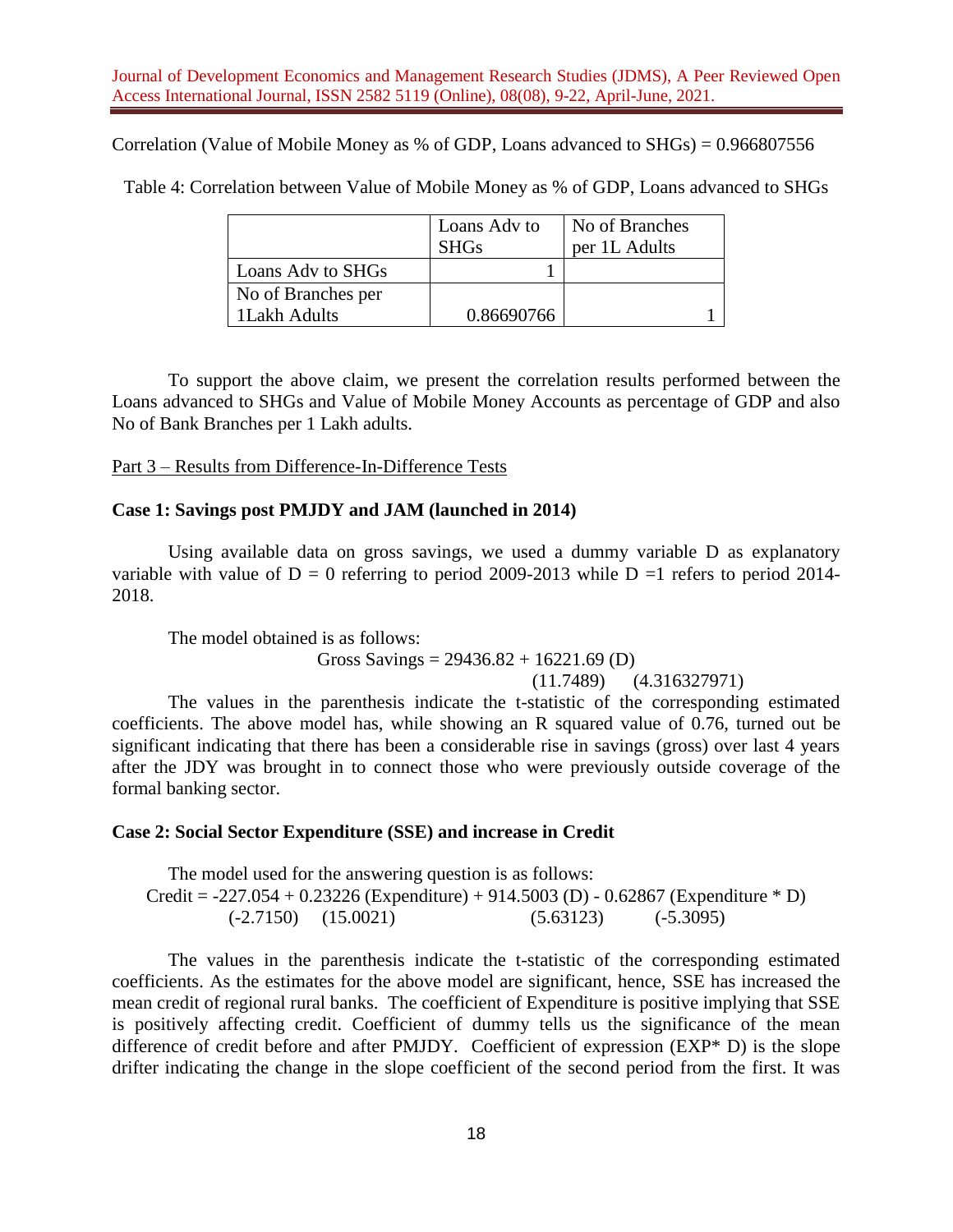observed that as expenditure rose, so did the credit. A similar exercise with deposits as the dependent variable fetches approximately same results.

# **Case 3: Impact of Financial Inclusion on overall Capital Formation via boosting Gross Savings**

In this case, we have explored as to what is the impact of investment in economy on financial inclusion (through more saving in bank deposits). The following was the regression model used. :

Capital formation =  $-1699.34 + 0.7583$  (Gross Savings)  $-0.1153$  (D\*Gross savings) (-0.2624) (3.4938) (-1.2851)

The values in the parenthesis indicate the t-statistic of the corresponding estimated coefficients. This model somewhat provides an alternative result. The coefficient of DID is insignificant implying that mean difference in capital formation from gross savings before and after JDY is not significant. In the final result we find that given Jan Dhan Yojana's role as a catalyst in furthering financial inclusion, the maximum beneficiaries have been in the rural and semi urban areas, mostly having accounts in the Public Sector Banks and Regional Rural Banks. This points to the heightened importance of the roles of RRBs and PSBs to bridge the gap further and connect more digitally and otherwise.

## **No of Beneficiaries of Jan Dhan Yojana - Bank-wise**

Fig 2: No. of Beneficiaries of Jan Dhan Yojana (JDY) - Bank-wise – Compiled by authors



Thus, we find that while the progress has been good nationally in last couple of years, there is much more needed to be done actually at the state level as is evident from the analysis pertaining to states. A decentralized approach to Financial Inclusion is needed by way of digitization and also focusing on Financial Literacy to narrow the gaps between bank interface and common man.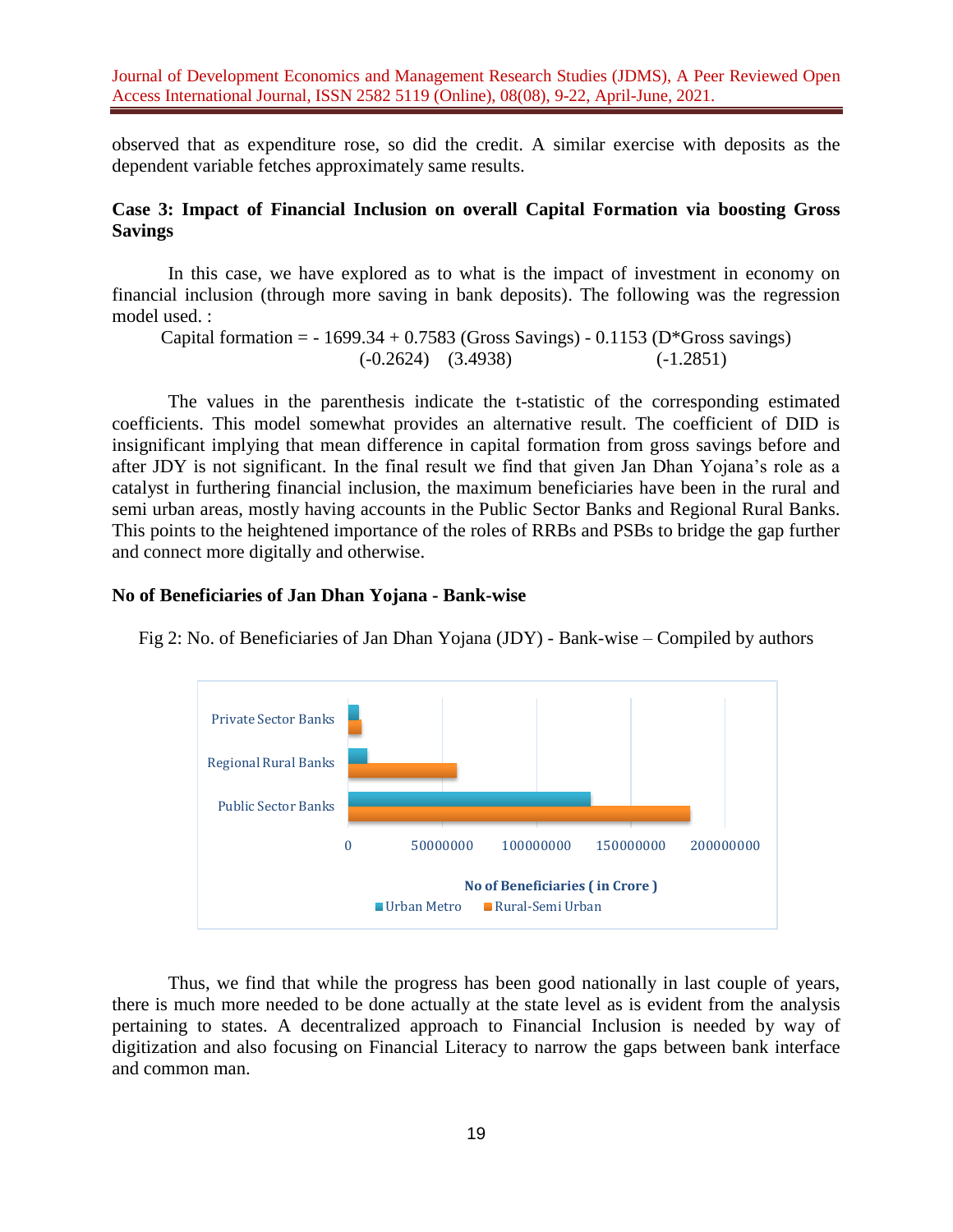# Recognizing Role of NBFS<sup>2</sup> in Financial Inclusion

The role of NBFS is key to financial inclusion as at the grassroots rely more on the informal lenders. They have earlier played a key role in being the financiers and safety nets of many small businesses and MSMEs and thus know the intricacies of local business opportunities, financing methods and the needs at the grassroots given the trust factor. Thus it is essential we make them part of the journey to becoming financially inclusive and provide a robust banking and non-banking financial access.

The additional factor which makes NBFS best placed to undertake the job is their relatively low-cost operations model. Their adaption to latest technology too plays a key role as they can pass on the technology to their customers and educate them on how to use them. The rapid shift to digital payments after demonetization is a big indicator of the same as it also helps them keep correct accounts of transactions done.

# **The Way Ahead: Plugging the loopholes**

Since Independence, Indian Financial system has undergone a lot of transformation. We can observe an improving trend as far as inclusion is concerned. The New Economic Policy of 1991 and Global Recession of 2008 had brought some structural shifts in the financial sector. An important issue that demands focus is bridging the rural urban gap. SHGs have shown that they can improve the access to financial services in the rural areas by connecting with the banking system. Similarly, given NBFS too plays a role, flexible regulations need to be adopted for them to grow.

Literacy is linked directly to this as lack of education forces the individuals away from the formal banks and end up taking credit from informal lenders thereby getting trapped into a vicious cycle of poverty. This is evident from the fact that farmer loan waiver helps only those farmers who have accounts and them who are informal debtors. Hence on the one hand we need digitization in a big way thereby making life easy for the urban populace and on the other, simplification of the system for the rural population.

# **References**

- 1. Ambharkane, D., Singh, A., & Venkataramani, B. (2014). Measuring Financial Inclusion of Indian States - Dilip Ambarkhane, Ardhendu Shekhar Singh, Bhama Venkataramani, 2014. Retrieved 10 March 2021, from [https://papers.ssrn.com/sol3/papers.cfm?abstract\\_id=2485776](https://papers.ssrn.com/sol3/papers.cfm?abstract_id=2485776)
- 2. Ambharkane, D., Singh, A., & Venkataramani, B. (2016). Measuring Financial Inclusion of Indian States - Dilip Ambarkhane, Ardhendu Shekhar Singh, Bhama Venkataramani, 2016. Retrieved 20 March 2021, from <https://journals.sagepub.com/doi/pdf/10.1177/0973005216633940>

 <sup>1</sup> Non-Banking Financial Sector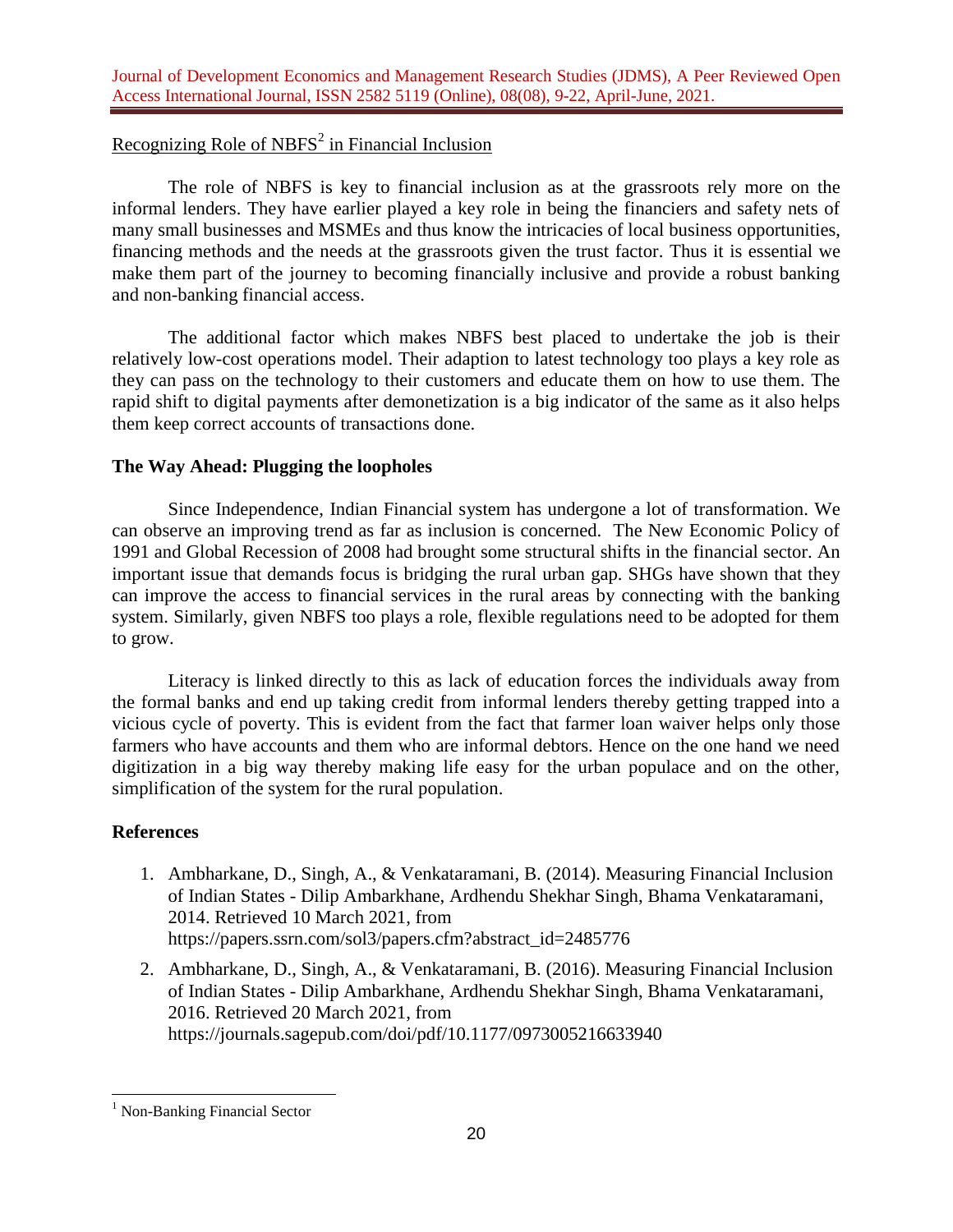- 3. CRISIL. (2018). Financial inclusion surges, driven by Jan-Dhan Yojana. Retrieved from CRISIL: [https://www.crisil.com/content/dam/crisil/crisil-foundation/generic-pdf/crisil](https://www.crisil.com/content/dam/crisil/crisil-foundation/generic-pdf/crisil-inclusix-financial-inclusion-surges-driven-by-Jan-Dhan-yojana.pdf)[inclusix-financial-inclusion-surges-driven-by-Jan-Dhan-yojana.pdf](https://www.crisil.com/content/dam/crisil/crisil-foundation/generic-pdf/crisil-inclusix-financial-inclusion-surges-driven-by-Jan-Dhan-yojana.pdf)
- 4. Financial Access Survey. (2020). Retrieved January 25, 2020, from Imf.org:
- 5. [http://data.imf.org/?sk=E5DCAB7E-A5CA-4892-A6EA-](http://data.imf.org/?sk=E5DCAB7E-A5CA-4892-A6EA-598B5463A34C&sId=1460043522778)[598B5463A34C&sId=1460043522778](http://data.imf.org/?sk=E5DCAB7E-A5CA-4892-A6EA-598B5463A34C&sId=1460043522778)
- 6. Global Financial Inclusion (Global Findex) Database. (2018, April 19). Retrieved February 17, 2019, from Worldbank.org: [https://datacatalog.worldbank.org/dataset/global-financial-inclusion-global-findex](https://datacatalog.worldbank.org/dataset/global-financial-inclusion-global-findex-database)[database](https://datacatalog.worldbank.org/dataset/global-financial-inclusion-global-findex-database)
- 7. Goyari, P., & Sethy, S. (2018). Measuring Financial Inclusion of Indian States: An Empirical Study. Indian Journal of Economics and Development (2018) .
- 8. Retrievd from [https://www.researchgate.net/publication/323963702\\_Measuring\\_Financial\\_Inclusion\\_of](https://www.researchgate.net/publication/323963702_Measuring_Financial_Inclusion_of_Indian_States_An_Empirical_Study) [\\_Indian\\_States\\_An\\_Empirical\\_Study](https://www.researchgate.net/publication/323963702_Measuring_Financial_Inclusion_of_Indian_States_An_Empirical_Study)
- 9. Ministry of Statistics and Program Implementation, Government of India. (2019). Retrieved September 5, 2019, from Mospi.nic.in website:<http://www.mospi.nic.in/>
- 10. PMJDY. (2020). Pradhan Mantri Jan-Dhan Yojana, Department of Financial Services, Ministry of Finance. Retrieved January 25, 2020, from Pmjdy.gov.in website: <https://pmjdy.gov.in/statewise-statistics>
- 11. Ray, A. (2020). RBI prepares for full financial inclusion in hinterland. Retrieved 25 January 2020, from [https://economictimes.indiatimes.com/markets/stocks/news/rbi](https://economictimes.indiatimes.com/markets/stocks/news/rbi-preps-for-full-fin-inclusion-in-hinterland/articleshow/67634489.cms)[preps-for-full-fin-inclusion-in-hinterland/articleshow/67634489.cms](https://economictimes.indiatimes.com/markets/stocks/news/rbi-preps-for-full-fin-inclusion-in-hinterland/articleshow/67634489.cms)
- 12. RBI Publications. (2016). Retrieved 25 January 2020, from <https://www.rbi.org.in/scripts/PublicationsView.aspx?id=17412>
- 13. Reserve Bank of India Handbook of Statistics on Indian Economy. (2019). Retrieved November 18, 2019, from Rbi.org.in: [https://www.rbi.org.in/Scripts/AnnualPublications.aspx?head=Handbook%20of%20Stati](https://www.rbi.org.in/Scripts/AnnualPublications.aspx?head=Handbook%20of%20Statistics%20on%20Indian%20Economy) [stics%20on%20Indian%20Economy](https://www.rbi.org.in/Scripts/AnnualPublications.aspx?head=Handbook%20of%20Statistics%20on%20Indian%20Economy)
- 14. Singh et al. (2014). Financial Inclusion in India: Select Issues. Retrieved from [https://www.iimb.ac.in/sites/default/files/2018-07/WP\\_No.\\_474.pdf](https://www.iimb.ac.in/sites/default/files/2018-07/WP_No._474.pdf)
- 15. Sujlana, Paramjit & Kiran, Chhavi, (2018). A Study on Status of Financial Inclusion in India Retrieved from [https://www.researchgate.net/publication/324588733\\_A\\_Study\\_on\\_Status\\_of\\_Financial\\_](https://www.researchgate.net/publication/324588733_A_Study_on_Status_of_Financial_Inclusion_in_India) [Inclusion\\_in\\_India](https://www.researchgate.net/publication/324588733_A_Study_on_Status_of_Financial_Inclusion_in_India)
- 16. UPI Product Statistics. (2017, March 31). Retrieved January 25, 2020, from National Payments Corporation of India: [https://www.npci.org.in/product-statistics/upi-product](https://www.npci.org.in/product-statistics/upi-product-statistics)[statistics](https://www.npci.org.in/product-statistics/upi-product-statistics)